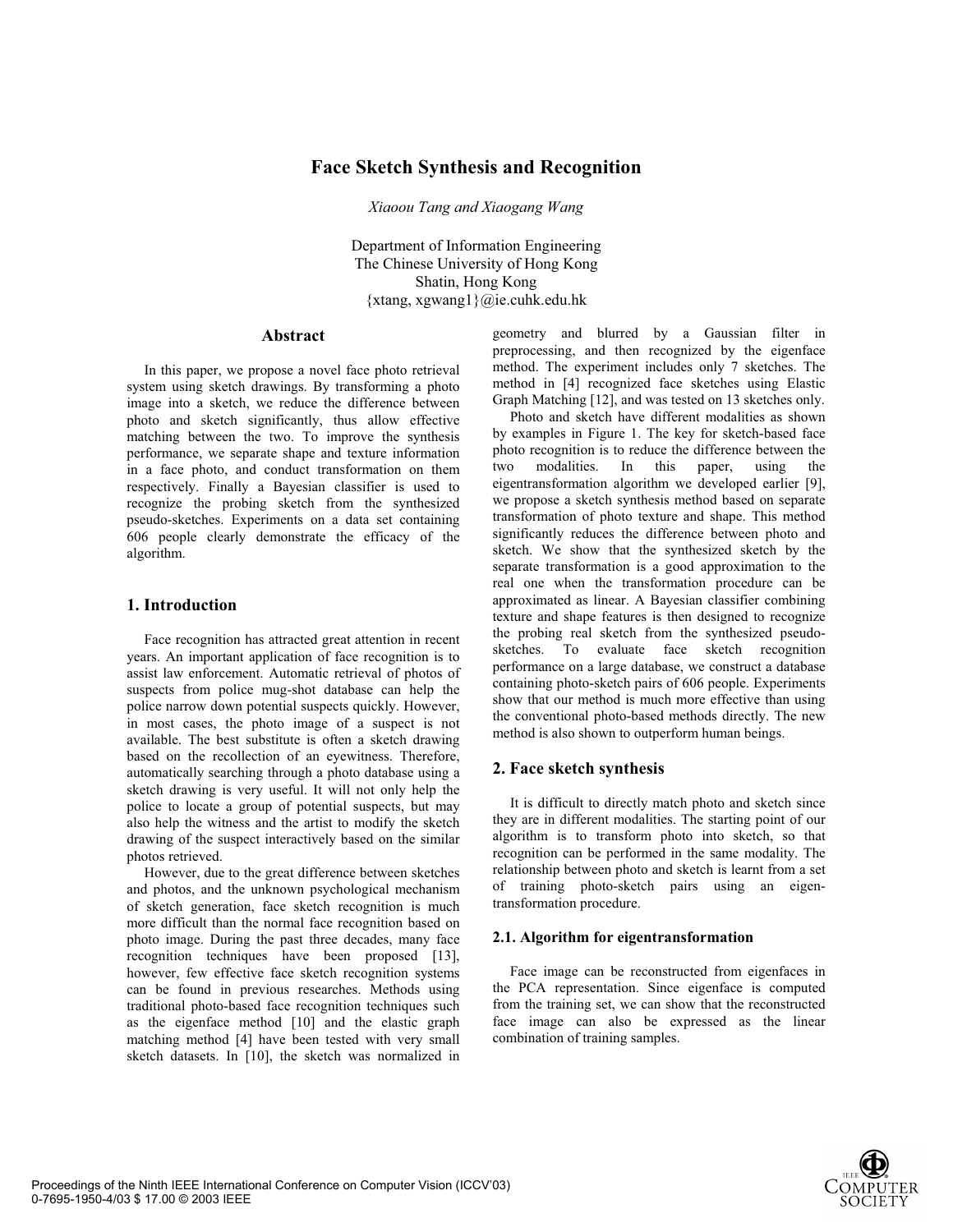

Figure 1. Samples of photo-sketch pairs. (a) is photo, and (b) is the corresponding sketch.

We represent the photo training set by a *N* by *M* we represent the photo training set by a *N* by *M*<br>matrix,  $[\bar{P}_1, \bar{P}_2, ..., \bar{P}_M]$ , where  $\bar{P}_i$  is the photo vector, *N* is the number of image pixel, and *M* is the number of training samples. In PCA, a set of eigenvectors  $E_p = [e_1, \ldots, e_K]$ , also called eigenfaces, are computed from the covariance matrix,

$$
C = \sum_{i=1}^{M} (\bar{P}_i - \bar{m}_p)(\bar{P}_i - \bar{m}_p)^T = A_p A_p^T, \qquad (1)
$$

where  $\vec{m}_p$  is the photo mean face, and  $A_p$  is the photo sample matrix,

$$
A_p = \left[\vec{P}_1 - \vec{m}_p, \dots, \vec{P}_M - \vec{m}_p\right] = \left[\vec{P}'_1, \dots, \vec{P}'_M\right].
$$
 (2)

According to the singular value decomposition theorem,  $E_p$  can also be computed from,

$$
E_p = A_p V_p \Lambda_p^{-1/2},\qquad(3)
$$

where  $V_p$  and  $\Lambda_p$  are the eigenvector and eigenvalue matrix for  $A_p^T A_p$ .

For a new face photo  $\overline{P}$ , it can be reconstructed from the eigenfaces by,

$$
\vec{P}_r = E_p \vec{w}_p + \vec{m}_p , \qquad (4)
$$

where  $\vec{w}_p$  is the weight vector computed by projecting the face photo onto the eigenfaces,

$$
\vec{w}_p = E_p^T (\vec{P} - \vec{m}_p). \tag{5}
$$

From (3) and (4), the reconstructed photo can be represented by

$$
\vec{P}_r = A_p V_p \Lambda_p^{-1} \vec{w}_p + \vec{m}_p = A_p \vec{c} + \vec{m}_p ,
$$
 (6)

where  $\vec{c} = V_p \Lambda_p^{-1/2} \vec{w}_p = [c_1, \dots, c_M]^T$ . Equation (6) can be rewritten as,

$$
\vec{P}_r = \sum_{i=1}^{M} c_i \vec{P'}_i + \vec{m}_p.
$$
 (7)

This shows that the reconstructed photo is an optimal approximation to the original face photo using a linear combination of the *M* training photos. Replacing each training photo with its corresponding sketch  $\overline{S}^1$ , and replacing the mean photo  $\vec{m}_p$  with the mean sketch  $\vec{m}_s$ , we get,

$$
\vec{S}_r = \sum_{i=1}^{M} c_i \vec{S}_i + \vec{m}_s . \qquad (8)
$$

 $\overline{S}_r$  is the synthesized sketch expected to resemble the real sketch.

#### **2.2. Linear assumption**

Two conditions are needed for the eigentransformation to work:

- A new face can be reconstructed from training samples by PCA.
- The transformation between photo and sketch can be approximated as a linear process.

Assuming that there is a linear transformation matrix *T* that can ideally transform a photo to sketch, the transformation can be expressed as

$$
\vec{S} = T\vec{P} \ . \tag{9}
$$

For the training set, we have

$$
\vec{S'}_i = T\vec{P'}_i, \qquad (10)
$$

$$
\vec{m}_s = T \vec{m}_p \,. \tag{11}
$$

As shown in Figure 2, when  $\vec{P}$  is projected onto the photo eigenspace, a group of coefficients  $\{c_1, c_2, ..., c_M\}$ on the training set can be obtained, from which  $\overrightarrow{P}_r$  and  $\overrightarrow{S}_r$  can be reconstructed by the linear combination of

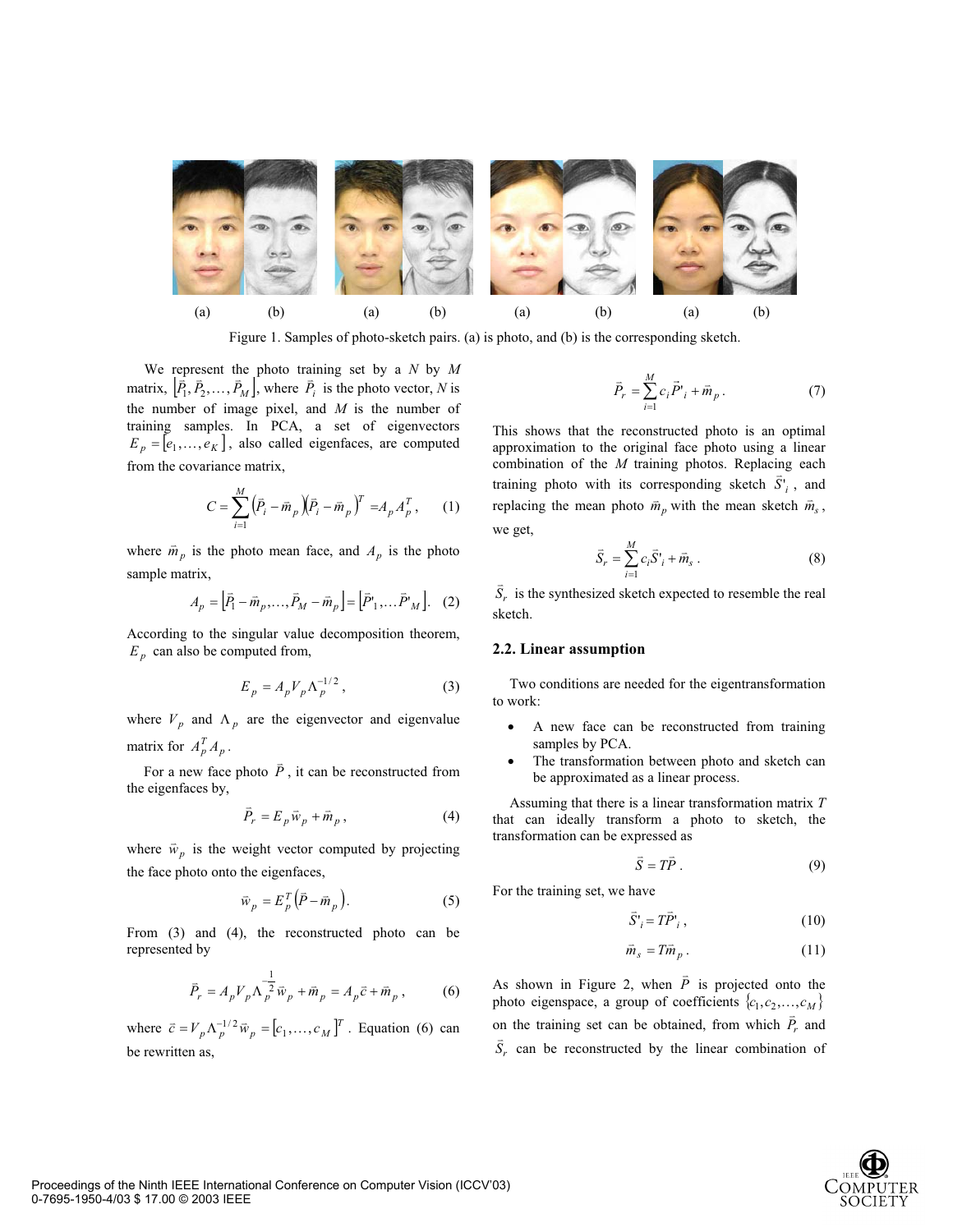

Figure 2. Eigentransformation with the assumption that the transformation between photo and sketch is linear. We use the dotted arrow to represent the drawing process.

training photos and training sketches respectively. From Eq. (7) and (8), replacing  $\overline{S}^i_i$  and  $\overline{m}_s$  with (10) and (11), we have

$$
\vec{S}_r = \sum_{i=1}^{M} c_i T \vec{P'}_i + T \vec{m}_p = T \left( \sum_{i=1}^{M} c_i \vec{P'}_i + \vec{m}_p \right) = T \vec{P}_r. \quad (12)
$$

This shows that the reconstructed sketch is in fact a This shows that the reconstructed sketch is in fact a<br>sketch drawn based on  $\overline{P}_r$ . Photo-based face recognition studies [7] have shown that for eigenface reconstruction  $\vec{P}_r$  is close to  $\vec{P}$  because of the facial structural similarity. Therefore, comparing Eq. (9) and (12), we see that the reconstructed sketch  $\vec{S}_r$  should be similar to  $\vec{S}$ . The linear requirement is critical for Eq. (12) to hold. The linear assumption is not unreasonable since some highpass-filered images are actually sketch-like. For a simple example, the edge gradient map obtained by linear edge detector can be seen as a line drawing sketch. Thus it is possible to use linear operator to generate sketch-like images from the original photo. Of course, for the real sketch drawn manually, the transform cannot be strictly linear, but an approximation.

 Even though the transformation may be simplified to be linear, the transformation matrix *T* is still too complicated to be expressed explicitly. For an image of size 128 by 128, the length of the image vector is  $128^2$ . So the matrix  $T$  has  $128<sup>4</sup>$  elements to be defined. Eigentransformation takes advantage of the linear property and face structural similarity to generate the sketch by using only a small number of training samples without actually deriving the large transformation matrix.

#### **2.3. Framework of face sketch synthesis**

The performance of the sketch synthesis by eigentransformation depends on the linear assumption. Given the fairly complex structure of human face, this assumption is rather difficult to be demonstrated. Since the difference between sketch and photo exists in both texture and shape, corresponding points in the sketch and photo can be quite different without proper alignment, thus the process becomes difficult to be described by a linear process. However, if we separate the texture and shape, and then treat them independently, a closer linear correspondence can then be established.

The shape distortion is somewhat caused by that the artist tries to exaggerate some distinctive features just like caricature. For example, if a face has a big nose in a photo, the nose drawn in the sketch will be even bigger. A study in [5] suggested that the shape exaggeration could be approximated as,

$$
G_s = E\Big(G_p - G_p^m\Big) + G_p\,,\tag{13}
$$

where  $G_p$  is the photo shape vector,  $G_s$  is the sketch shape vector,  $G_p^m$  is the mean photo shape, and *E* is the exaggeration matrix. The difference between the photo shape and the mean shape is exaggerated. Averaging both sides of Eq. (13), we get the mean shape of sketch,

$$
G_s^m = E\Big(G_p^m - G_p^m\Big) + G_p^m = G_p^m. \tag{14}
$$

 The mean shapes of photo and sketch are actually the same. Subtract Eq. (14) from Eq. (13), we have,

$$
(G_s - G_s^m) = (E + I)(G_p - G_p^m).
$$
 (15)

Thus we prove that the shape transformation between photo and sketch can be approximated as linear.

The texture in a sketch is formed by the grayscale changes in small local areas. It is reasonable to assume that the grayscale around a fiducial point in the sketch is mainly influenced by the grayscale around the same fiducial point in the photo. However, because of shape distortion, the same fiducial points have different coordinates in different photos and sketches, thus it is difficult to derive the linear relation for the local texture transformation. Therefore it is necessary to separate the shape from texture.

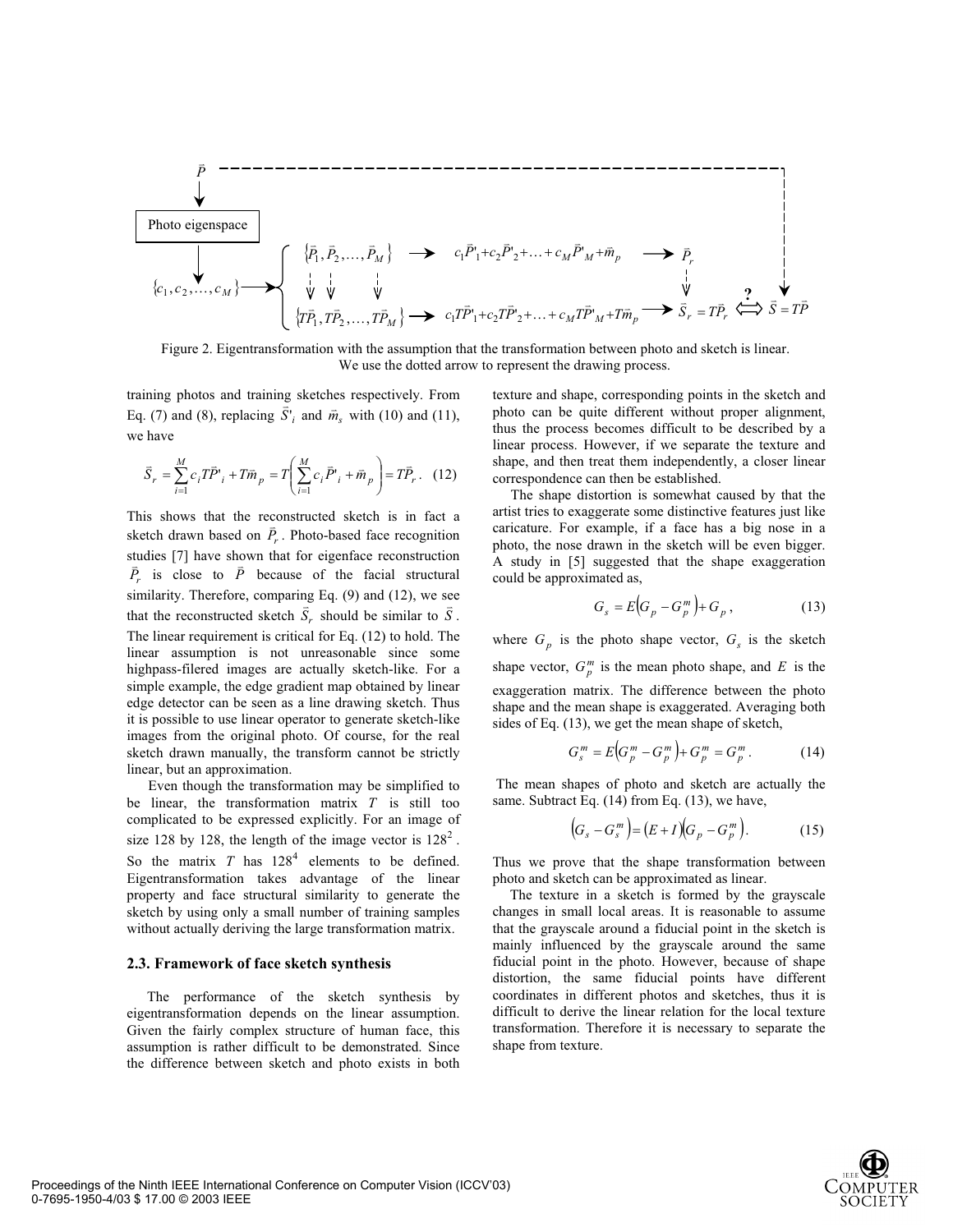

Figure 3. Framework of the face sketch synthesis system.

We represent face shape with a graph containing the coordinates of a set of fiducial points. A mean shape is computed from the training set. In order to remove shape factor, we warp the face image to the mean shape using the affine interpolation based on a set of triangles. After alignment, the fiducial points in different face photos and sketches finally correspond to the same position. We observe that the sketch grayscales after shape alignment also has a similar style of exaggeration as the sketch shape as shown by Eq. (13). If an area in photo is light color, the artist will leave it blank in the sketch; if an area is relatively dark, the artist tends to emphasize it more with shade texture. Therefore, at least within a small local neighbor, there is a linear trend, thus a linear relation similar to Eq. (15) can be derived for texture transform. Of course, this is a very rough approximation, since an artist will not decide on the grayscale of a small area only based on the grayscales of the same area in the photo. For precise description of the texture transformation, the whole picture has to be taken into consideration.

Finally, the sketch synthesis system based on separate shape and texture eigentransformation can be implemented through the following steps, as shown in Figure 3:

- For an input face photo  $P$ , locate all the fiducial points on the face graph model to extract shape information.
- Warp the face image to a mean face shape derived from training set to separate the texture  $I_p$  and shape  $G_p$  from the photo image.
- Apply eigentransformation to the photo texture and shape respectively to generate texture  $I_s$ and shape  $G_s$  for the sketch.
- Warp the generated texture from the mean shape to the sketch shape to produce the final synthesized sketch *S* .

### **3. Face sketch recognition**

Face sketch recognition is based on the matching between the probing real sketch and the synthesized pseudo-sketch from photo. In this section, we present the PCA and Bayesian classifiers for recognition. For classification, we extract a set of salient geometric measures from the face graph to represent the shape feature, including the sizes and relative positions of nose, eyes, eyebrows, and face contours etc., and the texture vector is normalized by the shape.

#### **3.1. PCA classifier**

Let  $G \in R^{N_1}$  and  $I \in R^{N_2}$  represent the shape and texture vectors, where  $N_1$  and  $N_2$  are the vector length for shape and texture. The feature vectors used here is similar to the features used for photo-based recognition in active shape models [2][3]. Eigenspaces for shape and texture are computed from the sketch training set. In the PCA classifier, feature vectors are projected to eigenspaces to get the low dimensional features,

$$
\vec{x} = E_G(G - m_G),\tag{16}
$$

$$
\bar{y} = E_I (I - m_I), \qquad (17)
$$

where  $E_G$  and  $E_I$  are the eigenvector matrices of shape and texture respectively, and  $m<sub>G</sub>$  and  $m<sub>I</sub>$  are the averages of shape and texture respectively. The shape and texture features are normalized to unit norms, and form an integrated feature,

$$
\vec{z} = \left(\frac{\vec{x}^T}{\|\vec{x}\| \|\vec{y}\|}\right)^T.
$$
 (18)

Classification is based on the Euclid distance,

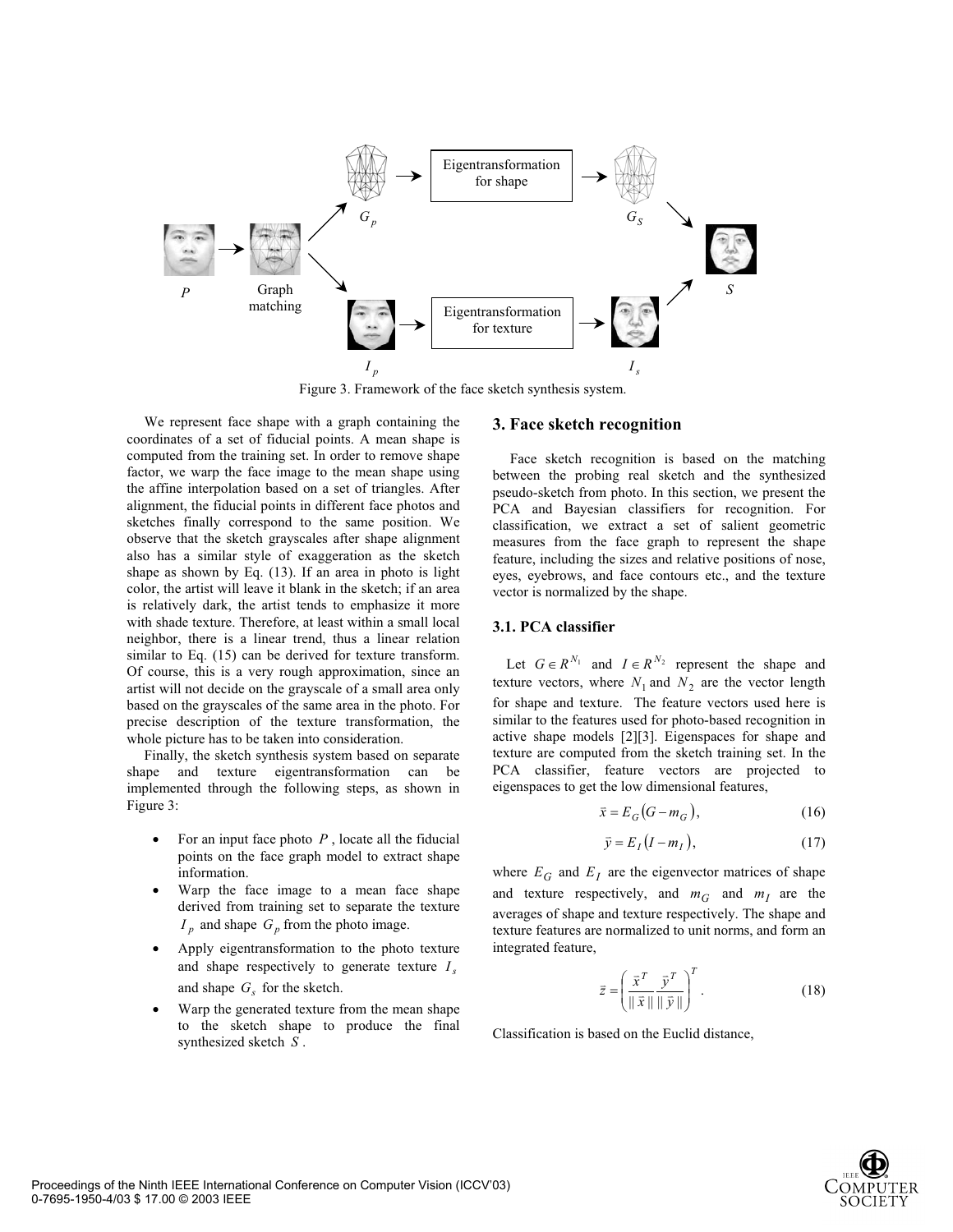

Figure 4. Framework of the face sketch recognition system.

$$
d = ||\vec{z}_s - \vec{z}_g||. \tag{19}
$$

where  $\vec{z}_s$  and  $\vec{z}_g$  are the integrated features for probe sketch and pseudo-sketch from photo.

#### **3.2. Bayesian classifier**

Although eigentransformation let the matching be performed in the same modality, the synthesized sketch is still not a perfect estimation to the real one. To further reduce the effect of transformation error at recognition stage we apply the Bayesian classifier [6] in this section. Bayesian face recognition defines the difference  $(\Delta)$  of two faces as intrapersonal variation  $\Omega_i$  (caused by transformation error) or extrapersonal variation  $\Omega_E$ (caused by individual difference). The classification is based on the intrapersonal likehood  $P(\Delta | \Omega_I)$ .

 The transformation error is modeled as Gaussian distribution. First, PCA is applied to the intrapersonal difference set  $\langle (S_i^r - S_i) \rangle$ , which is the transformation error between synthesized sketch  $(S_i^r)$  and the real sketch  $(S_i)$ , to compute the probabilistic subspace. Projecting  $\Delta$  onto the probabilistic subspace,  $P(\Delta | \Omega_i)$  is estimated as the product of two densities in principle space  $F$  and its complementary space  $\overline{F}$ ,

$$
\hat{P}(\Delta | \Omega_I) = \left[ \frac{\exp\left(-\frac{1}{2}d_F(\Delta)\right)}{(2\pi)^{K/2}\prod_{i=1}^K \lambda_i^{1/2}} \left[ \frac{\exp\left(-\varepsilon^2(\Delta)/2\rho\right)}{(2\pi\rho)^{(N-K)/2}} \right] \right].
$$
 (20)

In Eq. (20),  $d_F(\Delta)$  is a Mahalanobis distance in *F*,

$$
d_F(\Delta) = \sum_{i=1}^{K} \frac{y_i^2}{\lambda_i},
$$
\n(21)

where  $y_i$  is the principal component and  $\lambda_i$  is the eigenvalue explicitly describing the energy distribution of transformation error;  $\varepsilon^2(\Delta)$  is equivalent to PCA residual error in  $\overline{F}$ ;  $\rho$  is the average eigenvalue in  $\overline{F}$ .

In our algorithm, we separate the face image into shape and texture, and assume that they are independent. The Bayesian classifier is modified to integrate the two kinds of information by,

$$
\hat{P}(\Delta | \Omega_I) = \hat{P}((\Delta_I, \Delta_G) | \Omega_I)
$$

$$
= \hat{P}(\Delta_I | \Omega_I) \cdot \hat{P}(\Delta_G | \Omega_I). \quad (22)
$$

 $\Delta_I$  and  $\Delta_G$  are the face difference in texture and shape. where  $\hat{P}(\Delta_I | \Omega_I)$  and  $\hat{P}(\Delta_G | \Omega_I)$  are the intrapersonal likehoods for texture and shape respectively.

Figure 4 describes the diagram of the sketch recognition framework. The procedure is divided into two stages: training and runtime. There are two training sets. Training set I is for eigentransformation, and training set II is used to compute the probabilistic subspace for Bayesian classifier. At the training stage,

- Use training set I to compute the photo-to-sketch eigentransform coefficients.
- Photos and sketches in training set II are separated into shape and texture.
- Photo texture and shape  ${I_{pi}, G_{pi}}$  in training set II are transformed to pseudo-sketches  ${I_{gi}, G_{gi}}$ .

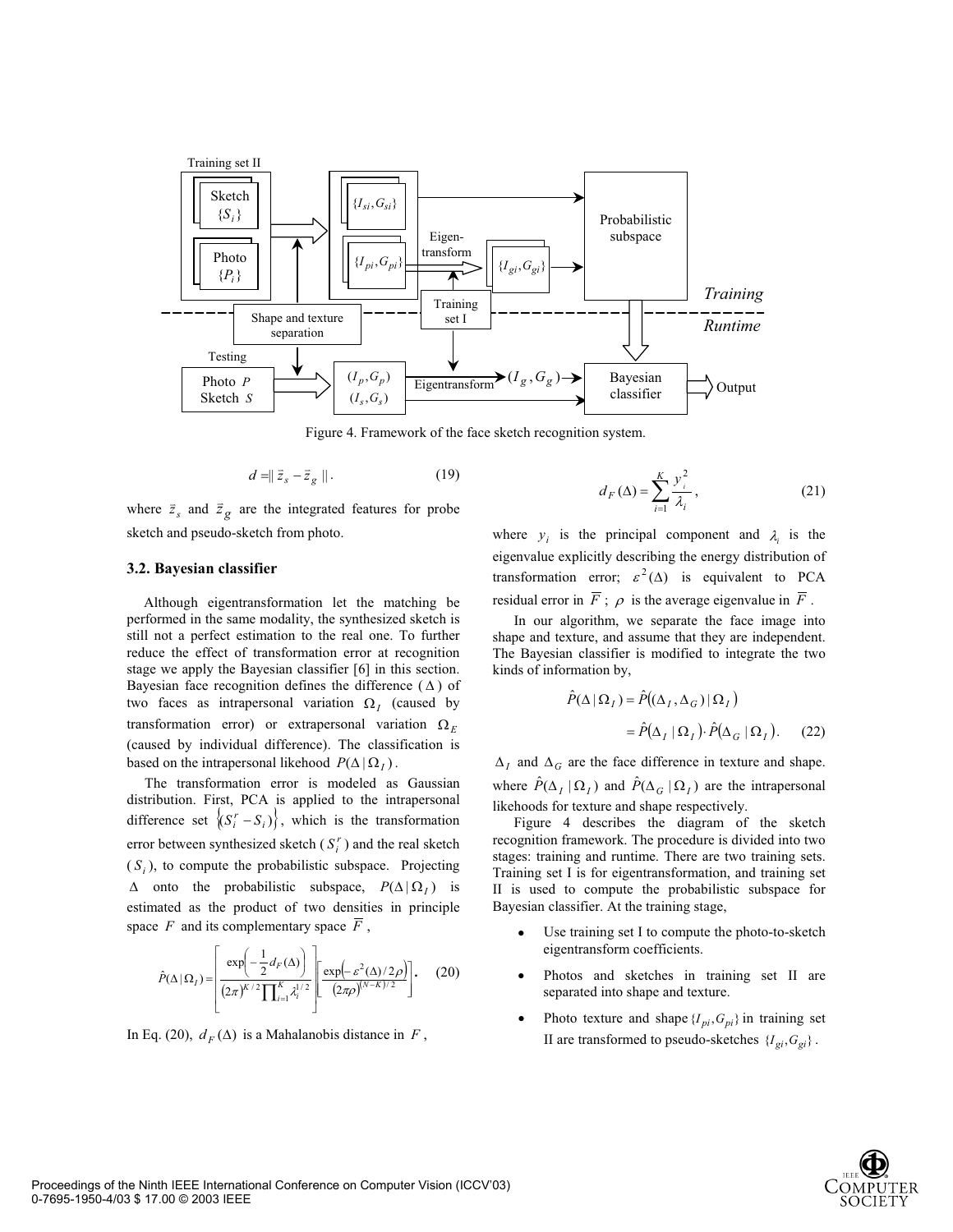





Figure 6. Comparison of the direct eigentransformation on "cropped face" (first row) with separate transformation on texture and shape (second row): (a) the input photo; (b) the synthesized sketch; (c) the sketch drawn by the artist.

The texture and shape probabilistic subspaces are derived from training sketches  ${I_{si}, G_{si}}$  and pseudo-sketches  ${I_{gi}, G_{gi}}$ .

At the runtime stage,

- The photo and sketch for matching are separated into texture and shape.
- The photo texture and shape  $(I_p, G_p)$  are transformed to pseudo-sketch  $(I_g, G_g)$ .
- Texture and shape features for sketch and pseudo-sketch are input to Bayesian classifier, and the face sketch is recognized.

## **4. Experiment**

To evaluate the face sketch recognition performance on a large database, we construct a sketch database containing 606 people. For each person, there is a frontal photo face image and a face sketch drawn by an artist. In this experiment, the 606 people are partitioned into three sets. Training set I and II contain 153 photo-sketch pairs each, and the testing set contains 300 photo-sketch pairs. Human hair is discriminative feature for short-term recognition, but it may vary significantly over a long period. We remove most of the hair and background in preprocessing.

### **4.1. Sketch synthesis performance**

Figure 5 shows some results of sketch synthesis using separate eigentransformation on texture and shape. The individuals for the sketches to be synthesized are not in the training set. In the synthesized sketches, the skin color has been transformed to sketch texture, and there are noticeable shadows very similar to the ones drawn by pencil. The distinctive features on the face photo have

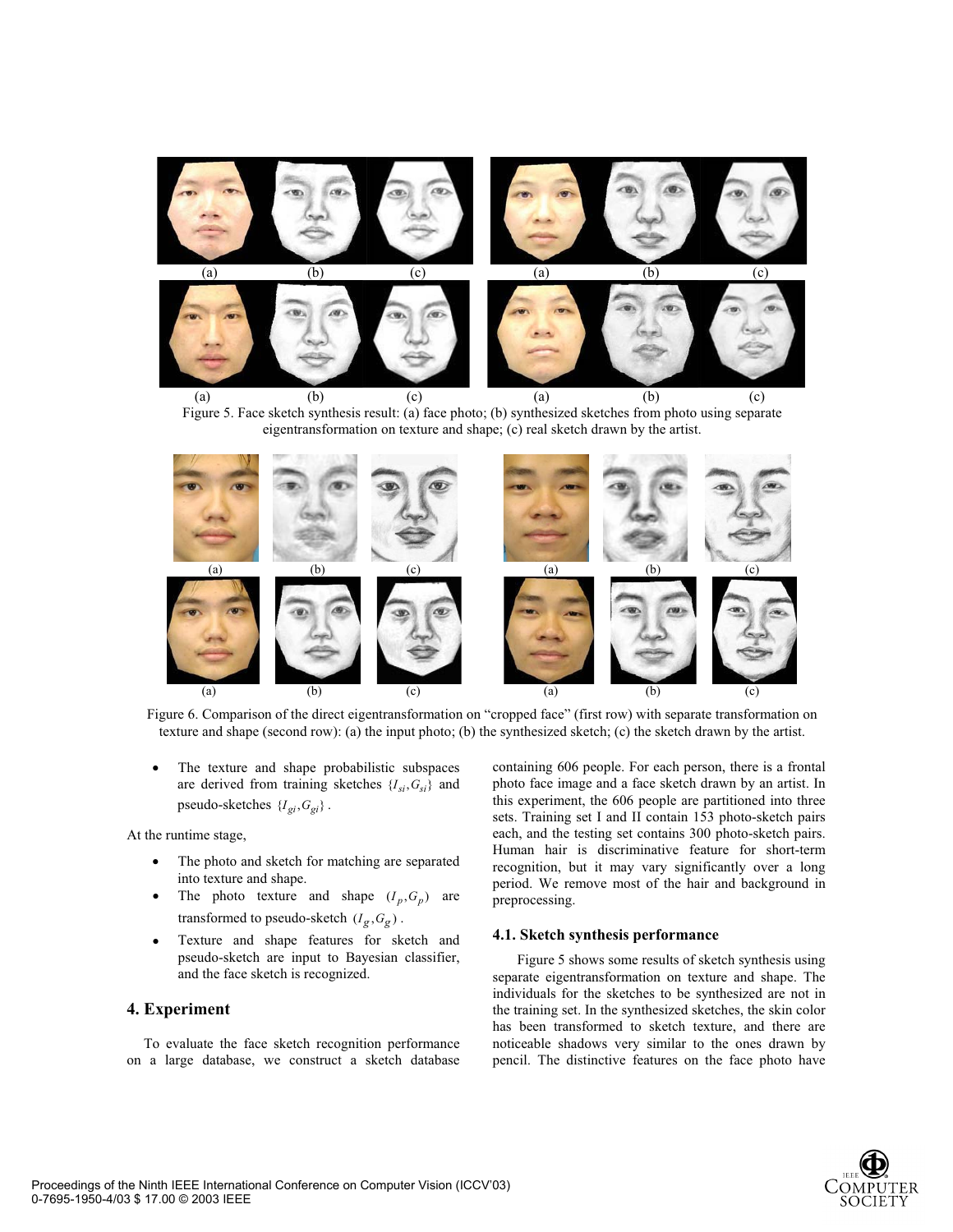Cropped face Texture Texture Shape Texture + Shape PCA | 6.3 | 5.3 | 30.7 | 25.0 Eigentransform + PCA 53.7 45.0 35.3 75.0<br>
Eigentransform + Baves 74.3 56.7 53.0 81.3 Eigentransform  $+$  Bayes

Table 1. Recognition accuracies using different features and classifiers (%).

| Tuble 2. Cumulative material secretarily interference (70). |      |      |      |      |      |      |      |      |      |                 |
|-------------------------------------------------------------|------|------|------|------|------|------|------|------|------|-----------------|
|                                                             |      |      |      |      |      |      |      |      |      |                 |
| Eigenface                                                   | 6.3  | 8.0  | 9.0  | ۹۹   |      | 13.3 | 14.0 | 14.0 | 14.3 | 16.0            |
| <b>EGM</b>                                                  | 25.3 | 32.3 | 40.0 | 43.0 | 46.7 | 48.7 | 53.0 | 54.3 | 56.3 | 57 T<br>J / . J |
| New method                                                  | 81.3 | 91.0 | 94.7 | 95.7 | 96.7 | 97.0 | 97.0 | 97.0 | 97.0 | 97.0            |

Table 2. Cumulative match score for three methods (%).

been captured and exaggerated in shape. Figure 6 demonstrates the improvement of separating shape and texture when conducting eigentransformation. The first row is the results of directly applying eigentransformation on "cropped face", which are formed by aligning eye centers and cropping the inner face. The synthesized sketches are somewhat blurred and have alias noise because of the non-linear problem. When texture and shape are separated, the results are much clearer and sharper as shown in the second row.

### **4.2. Sketch recognition performance**

Table 1 reports the sketch recognition accuracies using three different classifiers applied on four kinds of features, "copped face", texture, shape and the integration of texture and shape. The direct PCA method treats the probing sketch as a regular photo, and matches photo and sketch in the eigenspace computed from the photo training set. The recognition performance is poor. The low accuracy on shape demonstrates that the reason for photo and sketch look alike is not because of the geometrical similarity of facial components.

The second classifier is PCA based on eigentransformation. The matching is performed between the probing sketch and the synthesized sketch in the eigenspace computed from the training sketches. It achieves significant improvement to the direct PCA method, since the match is performed in the same modality after transformation. The experiment also shows the improvement of transforming face texture and shape separately and integrating them in recognition. It is much better than applying transformation on the "cropped face" without separating texture and shape. In the third classifier, the Bayesian algorithm further reduces the transformation error. The Bayesian classifier based on eigentransformation integrating texture and shape feature has the highest recognition accuracy 81.3%.

In Table 2, we compare our new method with two conventional face recognition method, eigenface [8] and Elastic Graph Matching (EMG) [12], both of which have been successfully applied to face photo recognition. As



Figure 7. Comparison of accumulative match score between our automatic recognition method and human performance.

discussed in the introduction, both methods [10][4] have also been tested on very small datasets of sketches in previous study. The results in Table 2 clearly demonstrate the superiority of our algorithm over these conventional methods. Using a testing set containing 300 photo-sketch pairs, the first match for conventional methods is no more that 30%, and the tenth rank is no more than 60%. Our algorithm significantly improves the first match to 80%, and the tenth rank to 97%.

### **4.3. Comparison with human recognition**

We conduct two experiments to compare the new method with sketch recognition by human beings. If we can demonstrate that automatic recognition by computers can perform better than human beings, we can then use computers to systematically conduct large-scale search in a large photo-ID database.

We select 100 photo-sketch pairs from the testing set for human recognition. Similar to automatic recognition, the hair is removed in the cropped faces. Thirty candidates are asked to do the test. In the first experiment, a sketch is shown to a human test candidate for a period of time, then the sketch is taken away before the photo search starts. The candidate tries to memorize the sketch,